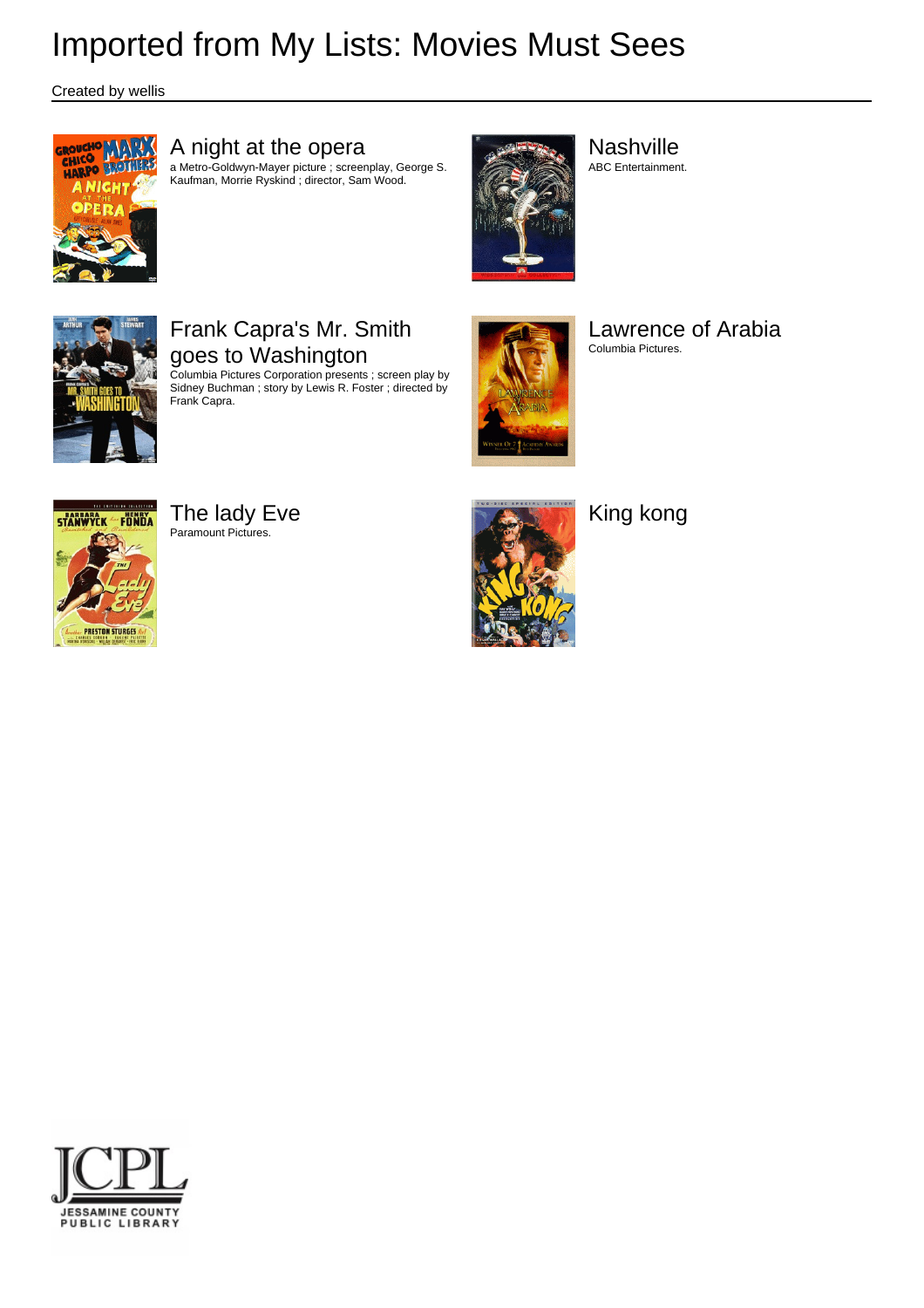Created by wellis



## Jaws

Universal Pictures ; producers, Richard D. Zanuck, David Brown ; director, Steven Spielberg ; writers, Peter Benchley, Carl Gottleib.



It's a wonderful life Republic Entertainment.

It happened one night Columbia Pictures ; screenplay, Robert Riskin ; producer/director, Frank Capra.



His girl Friday Columbia Pictures Industries ; screenplay, Charles Lederer ; director, Howard Hawks.



## High noon

producer, Stanley Kramer ; screenplay, Carl Foreman ; director, Fred Zinnemann.



42nd Street

Warner Bros. ; Vitaphone Corp. ; director, Lloyd Bacon ; screenplay, Rian James, James Seymour.

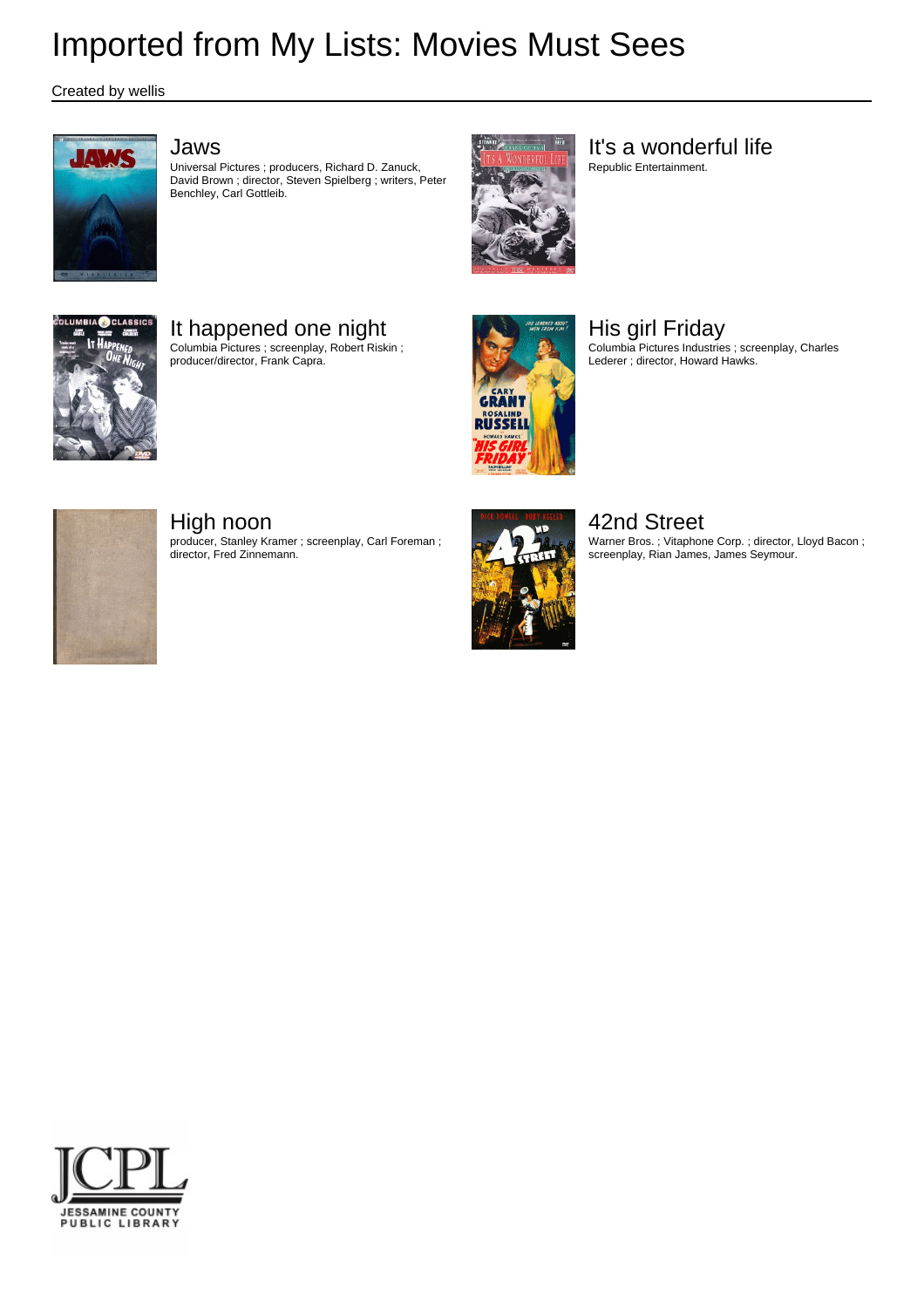Created by wellis





# Gone with the wind **The grapes of wrath**

Twentieth Century-Fox ; producer, Darryl F. Zanuck ; screenplay, Nunnally Johnson ; director, John Ford.





# Easy rider **The african queen (DVD)**



## Star wars.

20th Century Fox ; Lucasfilm Ltd. ; produced by Gary Kurtz ; story by George Lucas ; screenplay by Leigh Brackett and Lawrence Kasdan ; directed by Irvin Kershner.



**Casablanca** a Hal B. Wallis production.